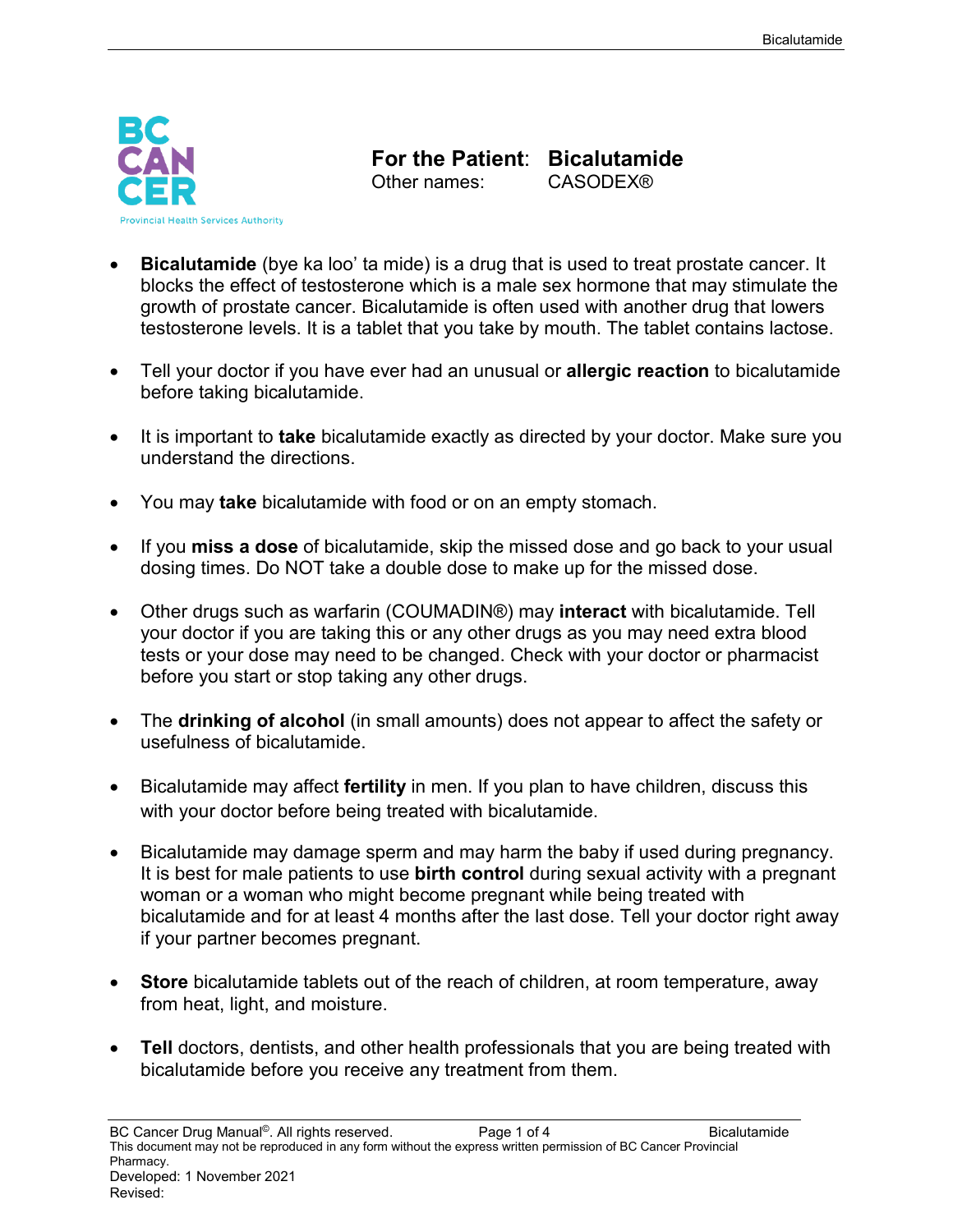Side effects are listed in the following table in the order in which they may occur. Tips to help manage the side effects are included.

| <b>SIDE EFFECTS</b>                                                                                                                                                                                                                   | <b>MANAGEMENT</b>                                                                                                                                                                                                                                                                                                                                                                                                                                                                                                                                                                         |
|---------------------------------------------------------------------------------------------------------------------------------------------------------------------------------------------------------------------------------------|-------------------------------------------------------------------------------------------------------------------------------------------------------------------------------------------------------------------------------------------------------------------------------------------------------------------------------------------------------------------------------------------------------------------------------------------------------------------------------------------------------------------------------------------------------------------------------------------|
| Nausea does not usually occur with<br>bicalutamide.                                                                                                                                                                                   |                                                                                                                                                                                                                                                                                                                                                                                                                                                                                                                                                                                           |
| Hot flashes (sudden sweating and<br>feelings of warmth) sometimes occur<br>when you first start taking bicalutamide.<br>This usually improves as your body<br>adjusts to bicalutamide.                                                | If hot flashes are troublesome:<br>• Take your bicalutamide at bedtime.<br>If night sweats interfere with sleep, try<br>taking bicalutamide in the morning.<br>• Some people find it helpful to avoid<br>alcohol, spicy food, and caffeine<br>(coffee, tea, colas, chocolate).<br>• Follow a regular exercise program.<br>• Try staying in a cool environment.<br>• Wear layers so that if you do<br>experience a hot flash, the outer layers<br>may be removed.<br>Ask your doctor for more advice if your<br>hot flashes continue to bother you. There<br>may be medications available. |
| <b>Breast swelling and soreness may</b><br>sometimes occur, especially when<br>bicalutamide is used alone. Breast<br>swelling or soreness is rare when<br>bicalutamide is taken with another drug<br>that lowers testosterone levels. | This will return to normal when you stop<br>taking bicalutamide.                                                                                                                                                                                                                                                                                                                                                                                                                                                                                                                          |
| Impotence (loss of sexual ability) may<br>occur, especially when bicalutamide is<br>used alone.                                                                                                                                       | This will return to normal when you stop<br>taking bicalutamide.                                                                                                                                                                                                                                                                                                                                                                                                                                                                                                                          |
| Diarrhea may sometimes occur.                                                                                                                                                                                                         | If diarrhea is a problem:<br>• Drink plenty of fluids.<br>• Eat and drink often in small amounts.<br>• Avoid high fibre foods as outlined in<br><b>Food Choices to Help Manage</b><br>Diarrhea.*<br>• Note: If lactose in milk usually gives you<br>diarrhea, the lactose in the tablet may<br>be causing your diarrhea. Take<br>LACTAID® tablets just before your<br>bicalutamide dose.                                                                                                                                                                                                  |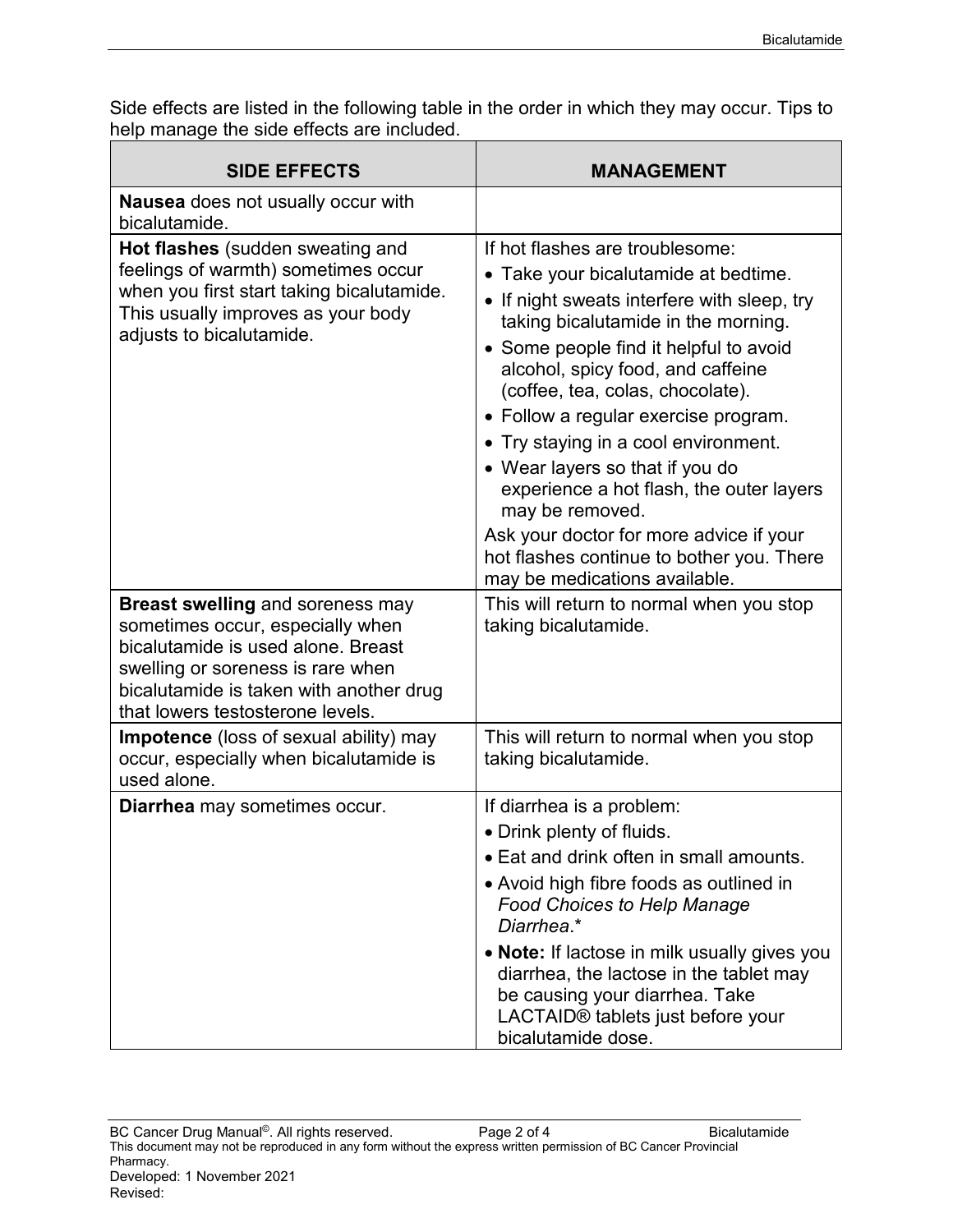| <b>SIDE EFFECTS</b>                                                                                                                                         | <b>MANAGEMENT</b>                                                                                            |
|-------------------------------------------------------------------------------------------------------------------------------------------------------------|--------------------------------------------------------------------------------------------------------------|
| <b>Constipation</b> may sometimes occur.                                                                                                                    | • Exercise if you can.                                                                                       |
|                                                                                                                                                             | • Drink plenty of fluids.                                                                                    |
|                                                                                                                                                             | • Try ideas in Food Choices to Manage<br>Constipation.*                                                      |
| <b>Tiredness</b> and lack of energy may<br>sometimes occur.                                                                                                 | • Do not drive a car or operate machinery<br>if you are feeling tired.                                       |
|                                                                                                                                                             | • Try the ideas in Fatigue/Tiredness -<br>Patient Handout.*                                                  |
| Headache, muscle or joint pain may<br>rarely occur.                                                                                                         | Take acetaminophen (e.g., TYLENOL®)<br>every 4-6 hours if needed, to a maximum<br>of 4 g (4000 mg) per day.  |
| <b>Sugar control</b> may sometimes be<br>affected in patients with diabetes.                                                                                | Check your blood sugar regularly if you<br>are diabetic.                                                     |
| <b>Swelling of hands, feet, or lower legs</b>                                                                                                               | If swelling is a problem:                                                                                    |
| may sometimes occur if your body retains<br>extra fluid.                                                                                                    | • Elevate your feet when sitting.                                                                            |
|                                                                                                                                                             | • Avoid tight clothing.                                                                                      |
| Hair loss is rare with bicalutamide. If you<br>lose hair, it will grow back once you stop<br>treatment with bicalutamide. Colour and<br>texture may change. | If hair loss is a problem, refer to<br>Resources for Hair Loss and Appearance<br>Changes - Patient Handout.* |

**\*Please ask your nurse or pharmacist for a copy.**

## **STOP TAKING BICALUTAMIDE AND SEE YOUR DOCTOR OR GET EMERGENCY HELP IMMEDIATELY IF YOU HAVE:**

- Signs of an **allergic reaction** (rare) including dizziness, fast heartbeat, face swelling, or breathing problems.
- Signs of **heart or lung problems** such as fast or uneven heartbeat, chest pain, chest pressure, shortness of breath or difficulty in breathing, swelling of feet or lower legs, or fainting.

## **SEE YOUR DOCTOR AS SOON AS POSSIBLE (DURING OFFICE HOURS) IF YOU HAVE:**

- Signs of **anemia** such as unusual tiredness or weakness.
- Signs of **liver problems** such as yellow eyes or skin, white or clay-coloured stools.
- Signs of **kidney problems** such as lower back or side pain, swelling of feet or lower legs.
- Signs of **bladder problems** such as changes in urination, painful burning feeling when urinating, presence of blood, or abdominal pain.